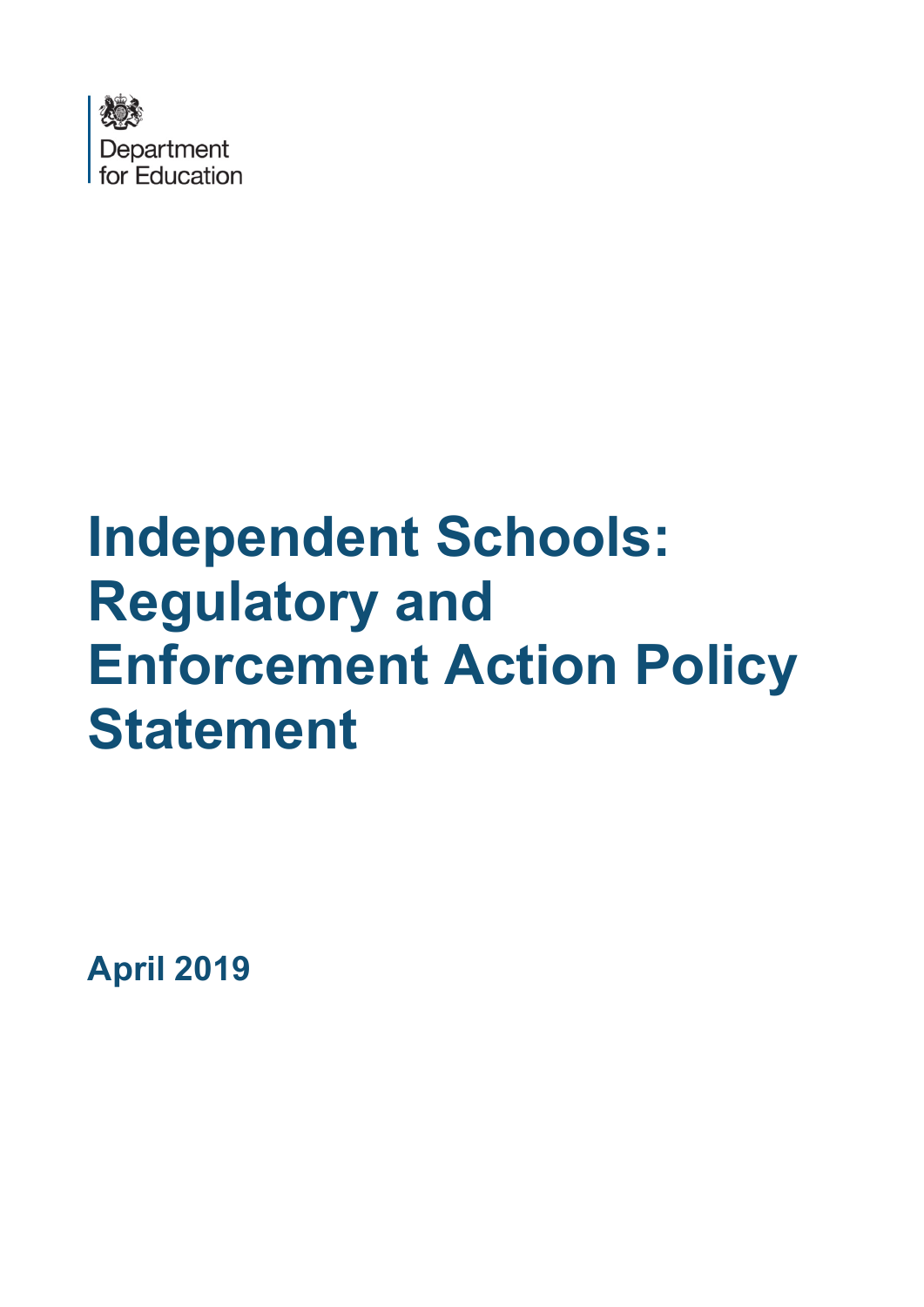# **Contents**

| Summary                                           | 3              |
|---------------------------------------------------|----------------|
| Expiry or review date                             | 3              |
| Who is this publication for?                      | 3              |
| <b>Enquiries</b>                                  | 3              |
| Coverage of this statement                        | $\overline{4}$ |
| Background                                        | 5              |
| How regulatory action arises and is taken forward | 6              |
| <b>Enforcement action</b>                         | 10             |
| Annex                                             | 17             |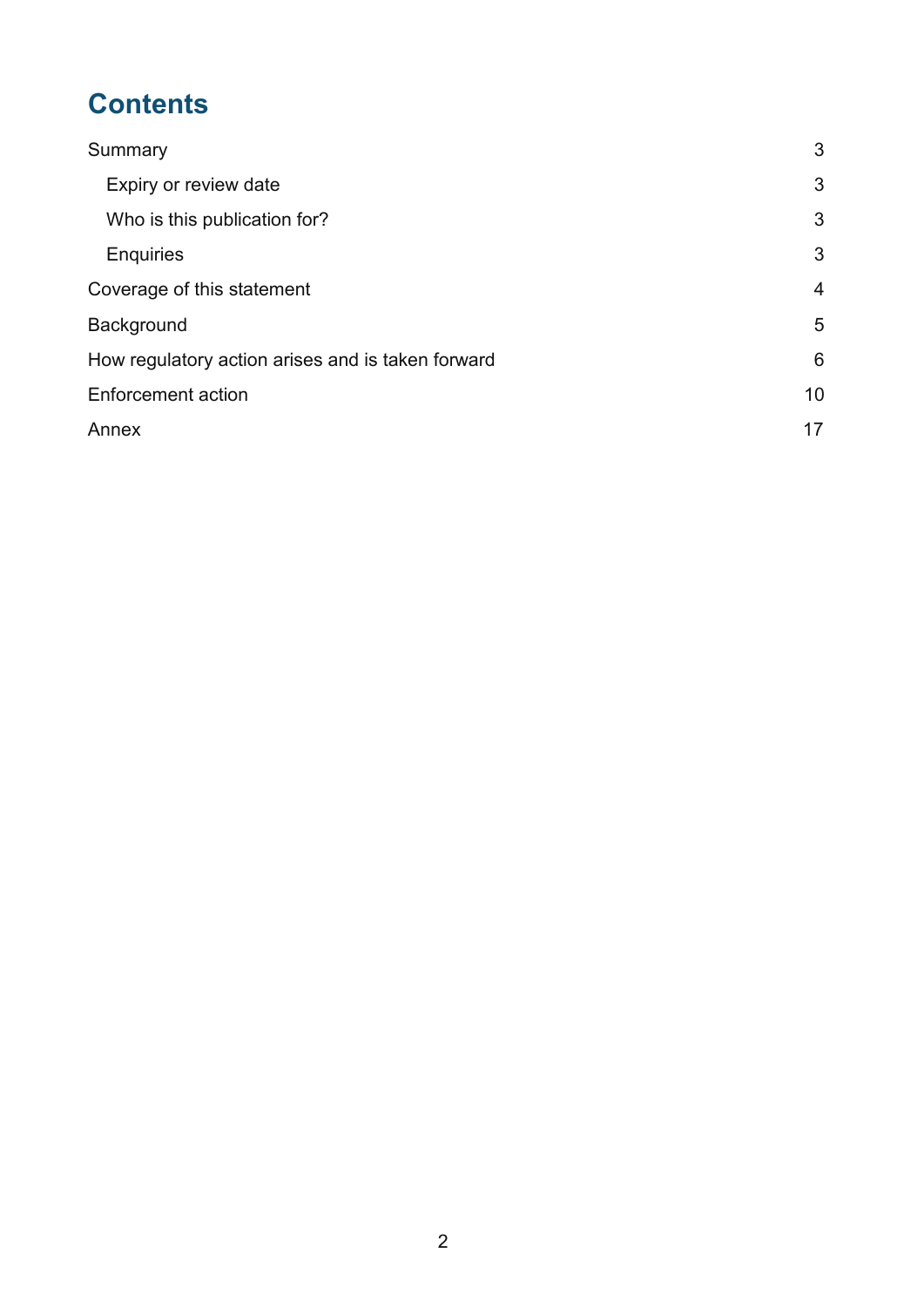# <span id="page-2-0"></span>**Summary**

This publication provides non-statutory guidance from the Department for Education. It has been produced to help proprietors of independent schools and others understand the way in which the Department for Education carries out its role of regulating independent schools in England.

A consultation on a draft version of the policy statement was held between 14 March and 5 June 2018. A government response document setting out details of consultation responses is being published at the same time as the statement.

## <span id="page-2-1"></span>**Expiry or review date**

This guidance will be reviewed before December 2020.

## <span id="page-2-2"></span>**Who is this publication for?**

This guidance is for:

- Independent school proprietors and senior leaders
- Local authorities
- School inspectorates
- Parents of pupils at independent schools

## <span id="page-2-3"></span>**Enquiries**

Enquiries about this document may be made to:

[Registration.enquiries@education.gov.uk](mailto:Registration.enquiries@education.gov.uk)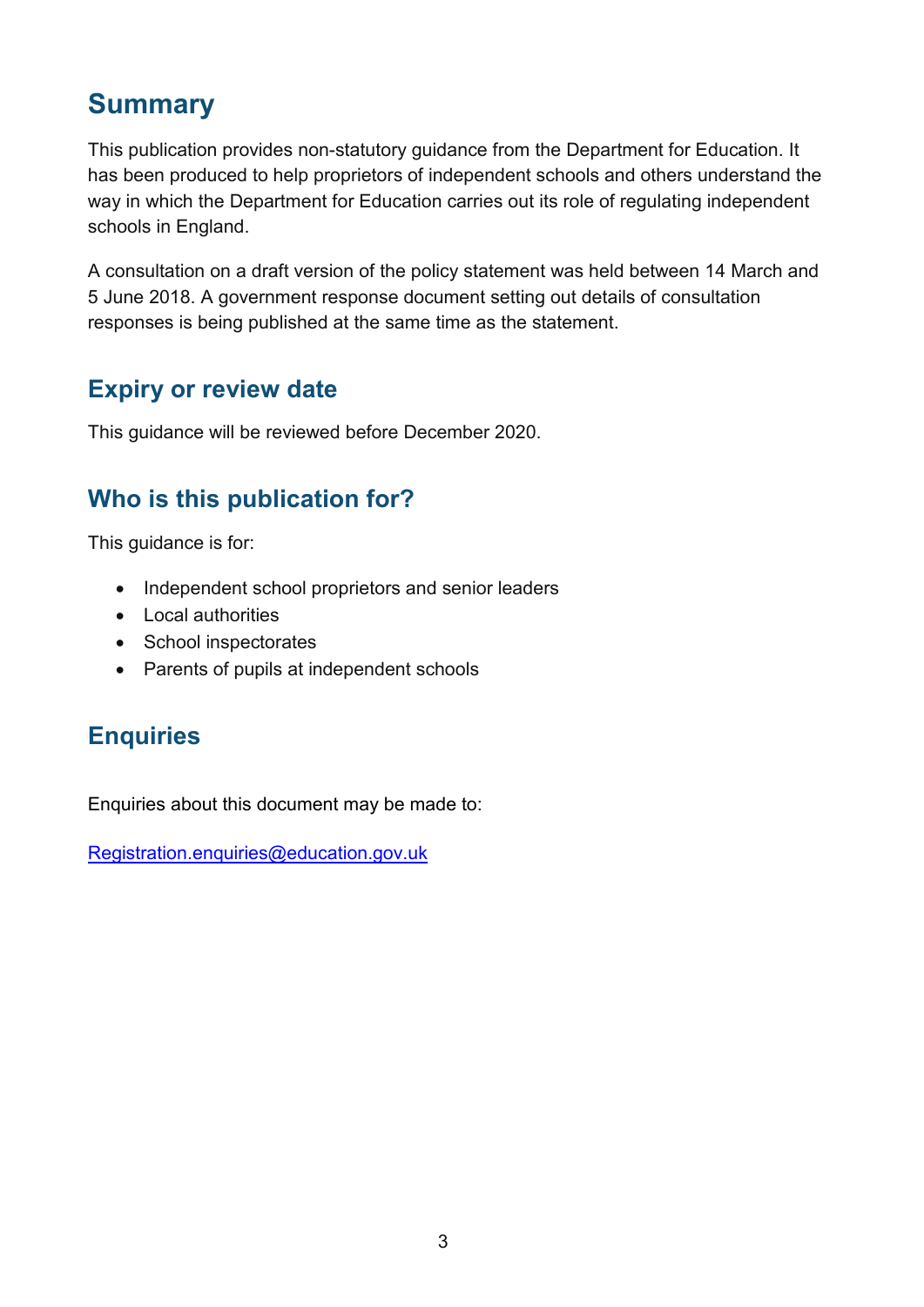# <span id="page-3-0"></span>**Coverage of this statement**

1. This statement is non-statutory, and is only intended to serve as a general guide to decision-making. Decisions will be taken in the light of the policy set out in this statement but they will be made on a case-by-case basis – i.e. taking into account the particular circumstances of each case. The policy set out here does not, therefore, automatically determine the outcome of decisions.

2. The statement sets out the Secretary of State's policy relating to the exercise of his powers under sections 114 to 118 of the Education and Skills Act 2008 ('the Act'). It does not, therefore, cover the Secretary of State's policy on action relating to unregistered independent schools, which is described in a separate document at:

#### <https://www.gov.uk/government/publications/regulating-independent-schools>

3. Nor does this statement, therefore, set out the Secretary of State's policy relating to other matters such as prosecutions for breaches of relevant restrictions, applications to a magistrates' court for an emergency order under section 120 of the Act (although section 120 is explained briefly in the Annex to this statement), or the removal of schools from the register under other powers - such as those relating to failing to pay inspection fees (see section 112 of the Act), the employment of barred persons (see section 119 of the Act), or failing to supply required information (see section 123 of the Act). A contact point for enquiries on these and other matters relating to independent schools is given at the end of this statement.

4. In addition, the policy here is not intended to apply in relation to academies and free schools. Whilst such schools are 'independent schools' and, therefore, the legal framework described below mostly applies to them, in practice the Secretary of State can normally regulate such schools most effectively through provisions in their funding agreements.

5. Finally, this statement replaces "Regulating independent schools"(Department for Education, January 2016) which is now withdrawn*.*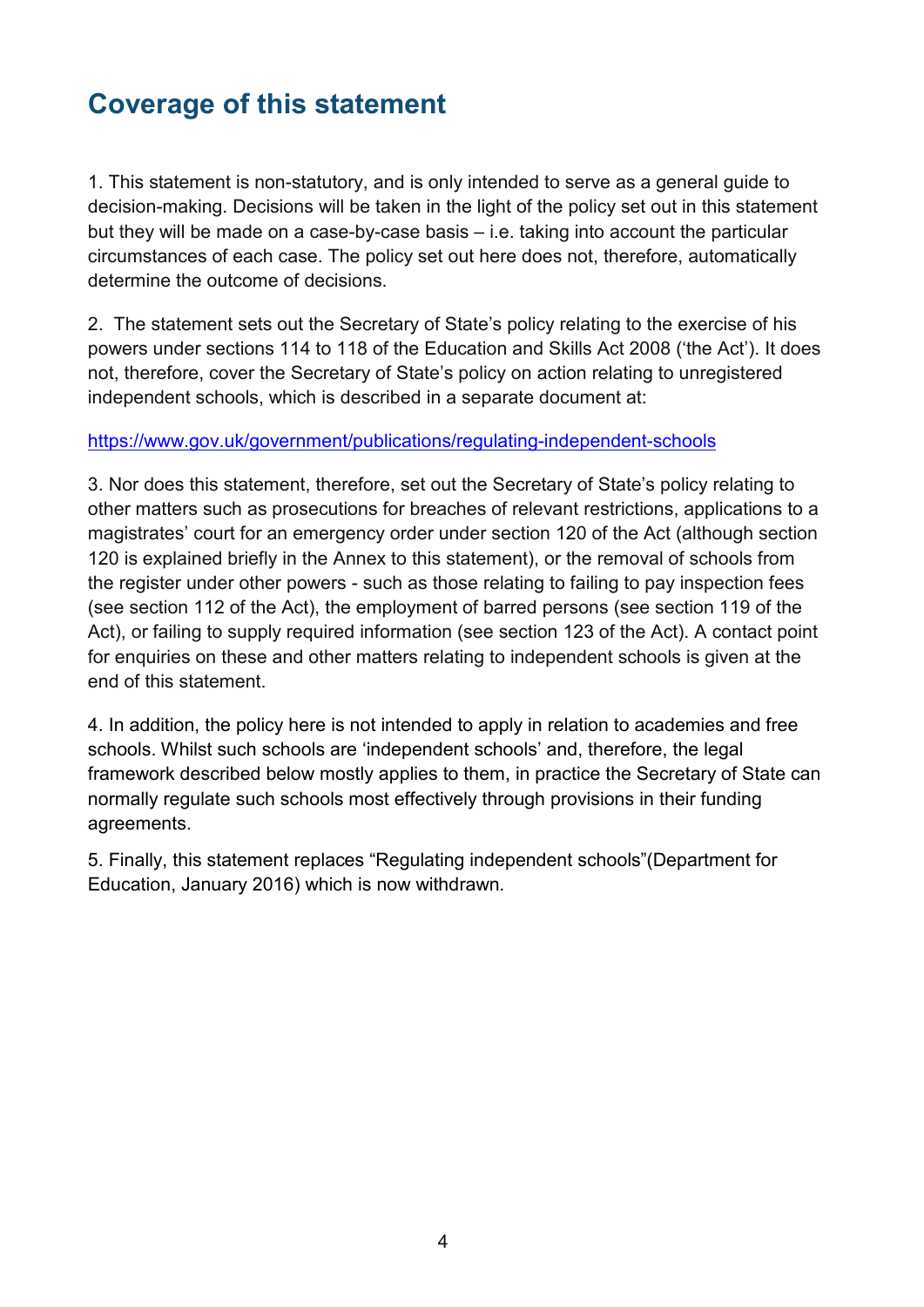# <span id="page-4-0"></span>**Background**

-

6. The Department for Education (DfE) through the Secretary of State acts as the regulator for the independent schools in England. The department registers independent schools, sets independent school standards  $(ISS)^1$  $(ISS)^1$  that those schools must meet, commissions inspections against those standards, and acts where schools fail to meet the standards $2$ . The standards cover:

Quality of education;

Spiritual, moral, social and cultural development of pupils; Welfare, health and safety of pupils; Suitability of staff, supply staff, and proprietors; Premises of and accommodation at schools; Provision of information; Manner in which complaints are handled; and Quality of leadership in and management of schools.

7. The power to take enforcement action under section 116 of the Act may, in effect, only be exercised where a school has had an opportunity to improve. However, this does not mean that children are to remain for an extended period of time in schools which are inadequate because they are not meeting one or more of the ISS. The department's overall policy aim is that in order to safeguard the education and well-being of children, schools that do not meet the standards must improve rapidly or face enforcement action, which may result in closure. To achieve this, DfE can require schools not meeting the ISS to produce an action plan; if the school does not submit an action plan, or if the plan is rejected, or if the plan is not adequately implemented, DfE can take what is termed 'enforcement action'. This means either imposing a 'relevant restriction' on the proprietor of a school (see below) or removing the school from the register of independent schools. It is a criminal offence to operate an unregistered independent school (as well as for a proprietor to breach a relevant restriction), so removal from the register would force the school to close, although the proprietor does have a right of appeal. A proprietor can also appeal against imposition of a relevant restriction.

8. The legal framework for this regime is explained at the Annex.

<span id="page-4-1"></span><sup>1</sup> <http://www.legislation.gov.uk/uksi/2014/3283/schedule/made>

<span id="page-4-2"></span><sup>&</sup>lt;sup>2</sup> Regulatory and enforcement action may also be take in relation to breaches of the EYFS, when applicable to a school. Consequently, references in this document to "the ISS" or "the standards" (or similar) includes reference to the EYFS.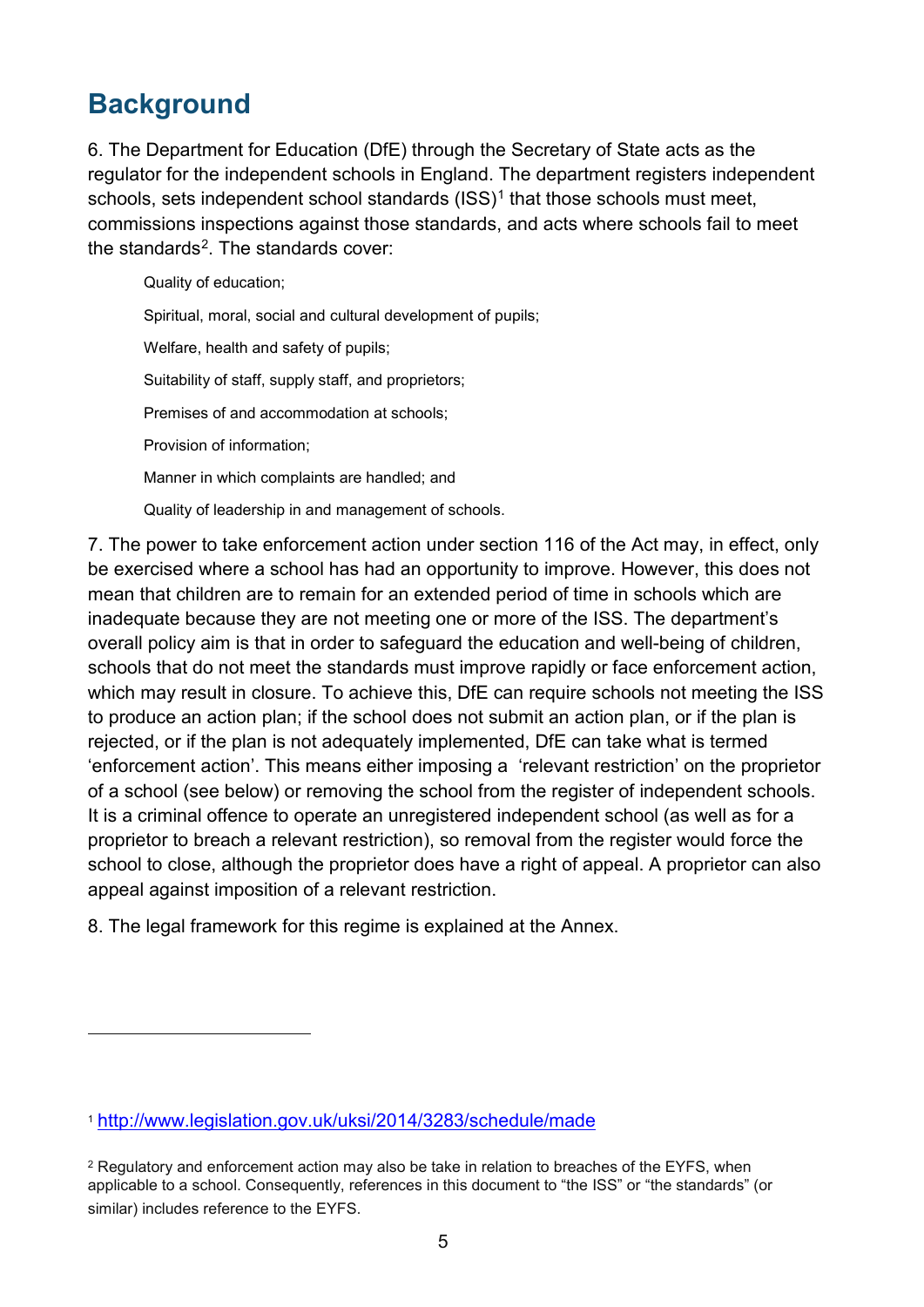## <span id="page-5-0"></span>**How regulatory action arises and is taken forward**

9. Registered schools are inspected on a regular cycle by inspectors from Ofsted or the Independent Schools Inspectorate (ISI), that cycle being decided by DfE. Fees are payable by schools for such inspections. DfE can also commission additional inspections whenever needed, for example in responding to a complaint or notification of a serious incident at the school. Schools are also inspected when assessing whether a 'material change' at the school (for instance a higher pupil capacity) should be approved. Inspection reports are normally published, except for those of emergency inspections which find no unmet standards. Any of these inspections may result in a report that the school is not meeting standards. If the inspectorate intends to publish the report it will normally send a copy to the school and specify a date by which the school itself must publish the report as required by the independent school standards. It should be noted that even if a school is normally inspected by ISI, Ofsted may be commissioned to inspect instead. It is also possible in certain cases for the Secretary of State to conclude that there has been a breach of the standards, although there is no inspection (for example, through parents writing directly to be department about the way a school handles complaints and the school's responses about those allegations).

10. Under s.114 of the Act, it is for the Secretary of State to decide, taking account of any inspection evidence or any other evidence available (which may include material submitted by the school), whether the standards are met. Consequently, when this first step in regulatory action is taken, it may be based on a slightly different set of unmet standards to those listed in an inspection report. However, such cases are relatively uncommon and if they arise, the circumstances will be clearly explained to the school.

11. If the ISS are not met, the normal response will be for DfE to issue a statutory notice requiring the proprietor of the school to submit an action plan showing how the proprietor proposes to meet the unmet standards and within what timescale. Occasionally, however, the department may simply write requesting information from the proprietor of a school about the way in which it is intended to comply with any unmet standards; very exceptionally, the department may decide that no action is required in relation to a school at a particular point in time, eg where it would be too disruptive or is currently not feasible for the school to meet the standard and the department is satisfied that pupils' interests are not materially affected by the failure. The power to issue a notice is discretionary and even if the department decides on a course of action which does not involve issuing a statutory notice requiring an action plan, it will keep the position under review.

12. The statutory notice will list the relevant standards which must be met, and a covering letter may also explain particular concerns which the department has. The notice will require an action plan to be submitted by the proprietor within a specified time, normally a month. In urgent cases, a school's proprietor may be required to produce a plan in a shorter time, or to produce two plans to different timetables - for example if there are safeguarding or safety matters which need very prompt attention but also, in addition, other failures which it is considered may reasonably require more time to address. The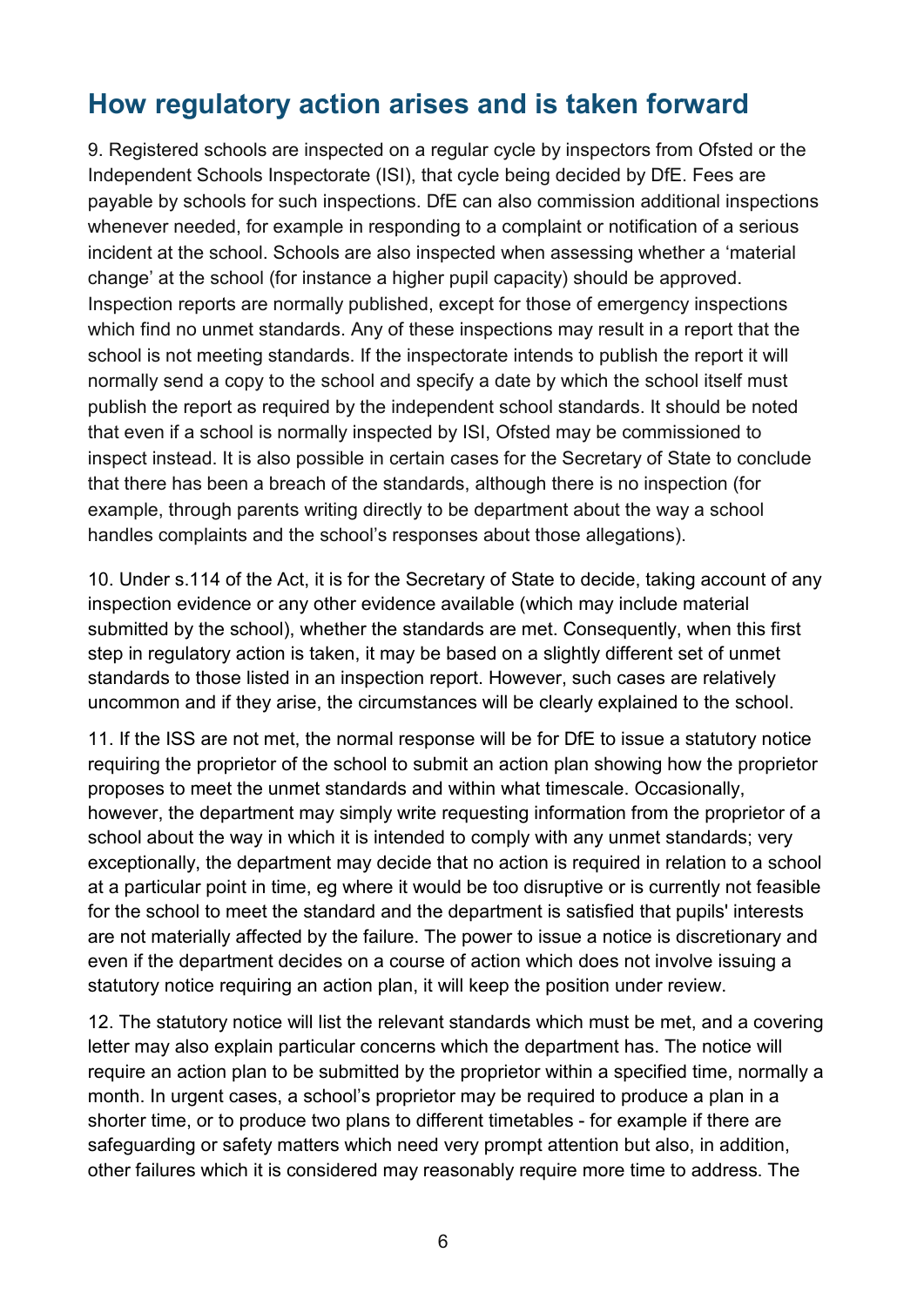statutory notice is served on the proprietor by recorded delivery post, but will also be sent to the proprietor by email if an email address is available.

1[3](#page-6-0). Detailed guidance from the department on action plans is available to schools<sup>3</sup>. Broadly, for every unmet standard the school must set out the steps the school proposes to take in order to meet that standard and by what date. The proprietor of a school is also asked to set out how it will demonstrate successful implementation of the action plan. Generally, the department will expect all the steps to be completed no longer than three months from the date of the notice requiring the action plan. In some cases a longer implementation period may be acceptable (for example if extensive training of staff is involved or if the plan includes building works). The department recognises that changes in teaching methods and curriculum may take a significant part of an academic year to implement effectively.

14. A school may request a longer time to produce an action plan than that specified in a notice, if specific circumstances make it difficult to produce a useful plan by the specified date. Such requests for a longer period will be considered and if the department is satisfied that there are good reasons for the request, are ordinarily granted with the department giving notice of an amended submission date. Holiday periods, especially longer ones in the summer, are not regarded by the department as a reason for ceasing work altogether on drafting an action plan, or putting in place measures to rectify the failings against the standards. In any case, a school which is aware from an inspection that there are unmet standards, should have begun to address these immediately, even before receiving a statutory notice requiring the submission of an action plan.

15. Once received by DfE, the action plan is sent on as soon as possible to the relevant inspectorate to evaluate. The inspectorate's evaluation and the department's subsequent assessment of an action plan look at matters such as completeness, the practicability of the timescales, and whether or not the actions proposed would actually result in the school being likely to meet the standards. An advice note or report is provided to DfE setting out the views of the inspectorate, normally within a month of receipt of a plan by the inspectorate but in a shorter time if the situation is urgent. In any event, as stated above, the school proprietor should not wait for a DfE decision on the plan before starting to take action to meet standards.

16. Taking account of the inspectorate advice, the Secretary of State then approves the action plan, approves it with modifications, or rejects it. It is not necessarily the case that his decision will be the same as the inspectorate's recommendation. This may arise, for example, if the department concludes that modifications recommended by an inspectorate do not give a sufficiently clear guide to a school about what action to take. Approval with modification is normally given only if there are only a few specific changes or additions that are needed, and DfE will set out in the approval letter those changes. The

-

<span id="page-6-0"></span><sup>&</sup>lt;sup>3</sup> The guidance on action plans is under review as at April 2019. Until it is reissued, this policy statement takes precedence over any statements in the action plan guidance which may conflict with it.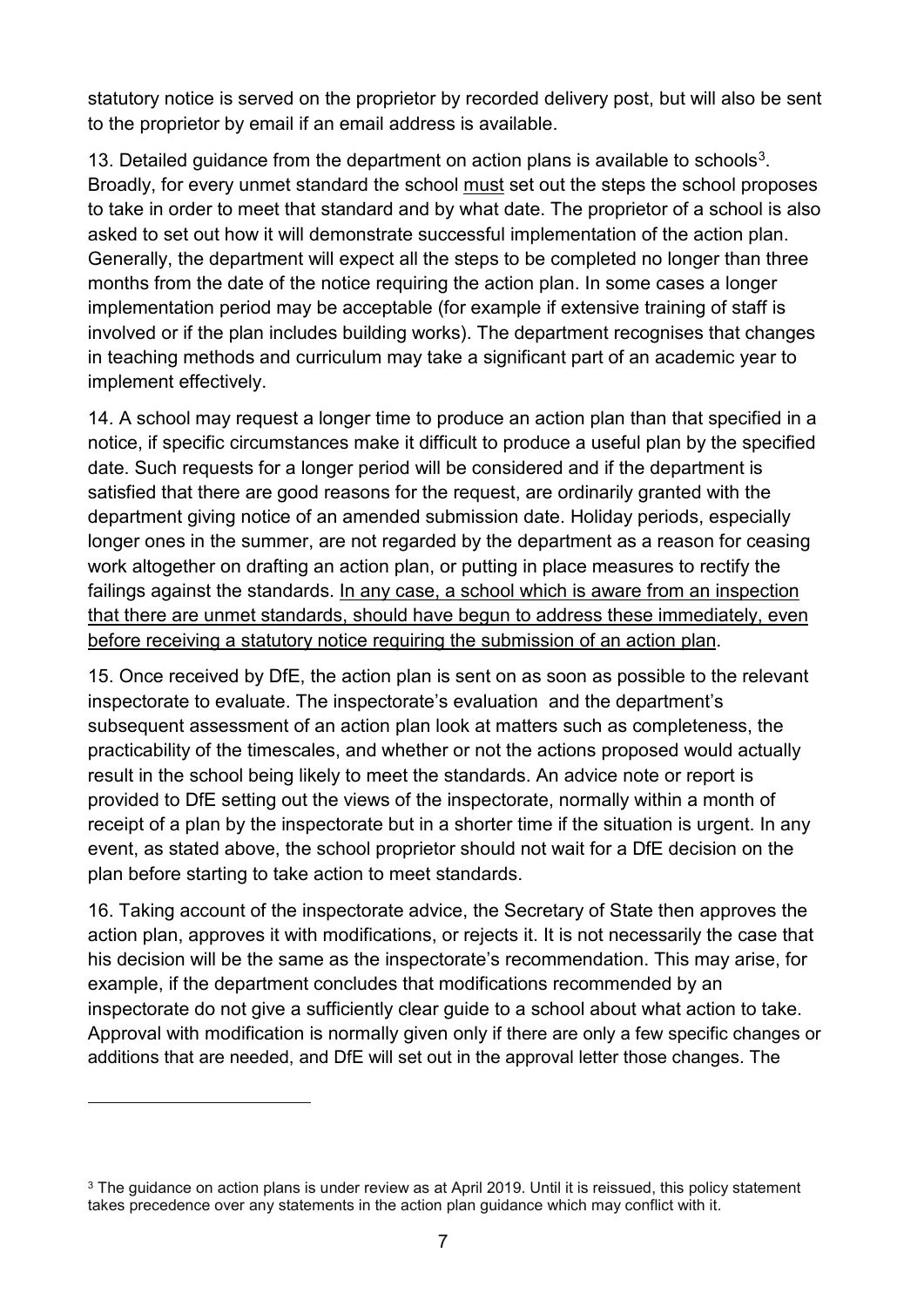school will need to carry out the modified plan, and if a progress monitoring inspection(PMI) then takes place, the inspectorate will check implementation against the plan including the modifications set out in the DfE letter. If a plan would require more extensive change to be acceptable, it is likely to be rejected. The school is given a copy of the inspectorate evaluation when the DfE decision on the action plan is notified, as this may assist the school in taking satisfactory action to meet the standards.

17. If the school's action plan is **approved, or approved with modifications**, the relevant inspectorate is then commissioned to undertake a PMI. This will be carried out after the date by which actions listed in the action plan are meant to be implemented but exact scheduling will be on a risk-based approach given the seriousness of the school's failings. There may be two separate PMIs if there have been two action plans required. The purpose of a PMI is to report on whether the school is at the time of the inspection meeting the standards in question – though the findings will also be relevant to the question of whether the action plan has been complied with. Inspectors may note new areas of serious non-compliance with the standards during a PMI, should any come to their attention. Compliance with the standards and compliance with an action plan are two separate issues, although closely connected. Whether or not an action plan has been complied with forms part of one of the tests for taking enforcement action (see below), but in practical terms, the extent to which the standards are now met will always be key to the Secretary of State's decision on taking enforcement action. In considering next steps following the PMI, the seriousness of any failings found to still exist, and the extent of improvement which the school had managed, will be considered alongside other matters such as the length of time the school has been under regulatory action, whether there has been a change in governance or leadership and so on.

18. In a small number of cases when an action plan is **rejected** but DfE concludes that it would help achieve improvement quickly, the proprietor of a school will be required to produce another action plan, usually to a short timescale. This in turn will be evaluated and either approved, approved with modifications or rejected. There is no obligation on the Secretary of State to allow a school a second chance to produce an action plan.

19. If an action plan is rejected, (or if a school has not submitted an action plan and the deadline for submission has passed) the legislation allows an immediate move to enforcement action (provided the Secretary of State is satisfied that the ISS are not being complied with), and the case for this will always be considered if there are very serious failings at the school. However, in the majority of cases when an action plan is rejected an early PMI is undertaken before a decision is taken on enforcement action. If there are significant improvements found at the school in that PMI, then it is likely (in most cases) that a further notice requiring an action plan will be served rather than enforcement action being taken; if significant improvements do not occur and the remaining failings are serious, enforcement action will ordinarily follow unless DfE is satisfied there are good reasons for not taking such action, although the principles and relevant factors for enforcement action set out below will always be taken into account in arriving at a decision.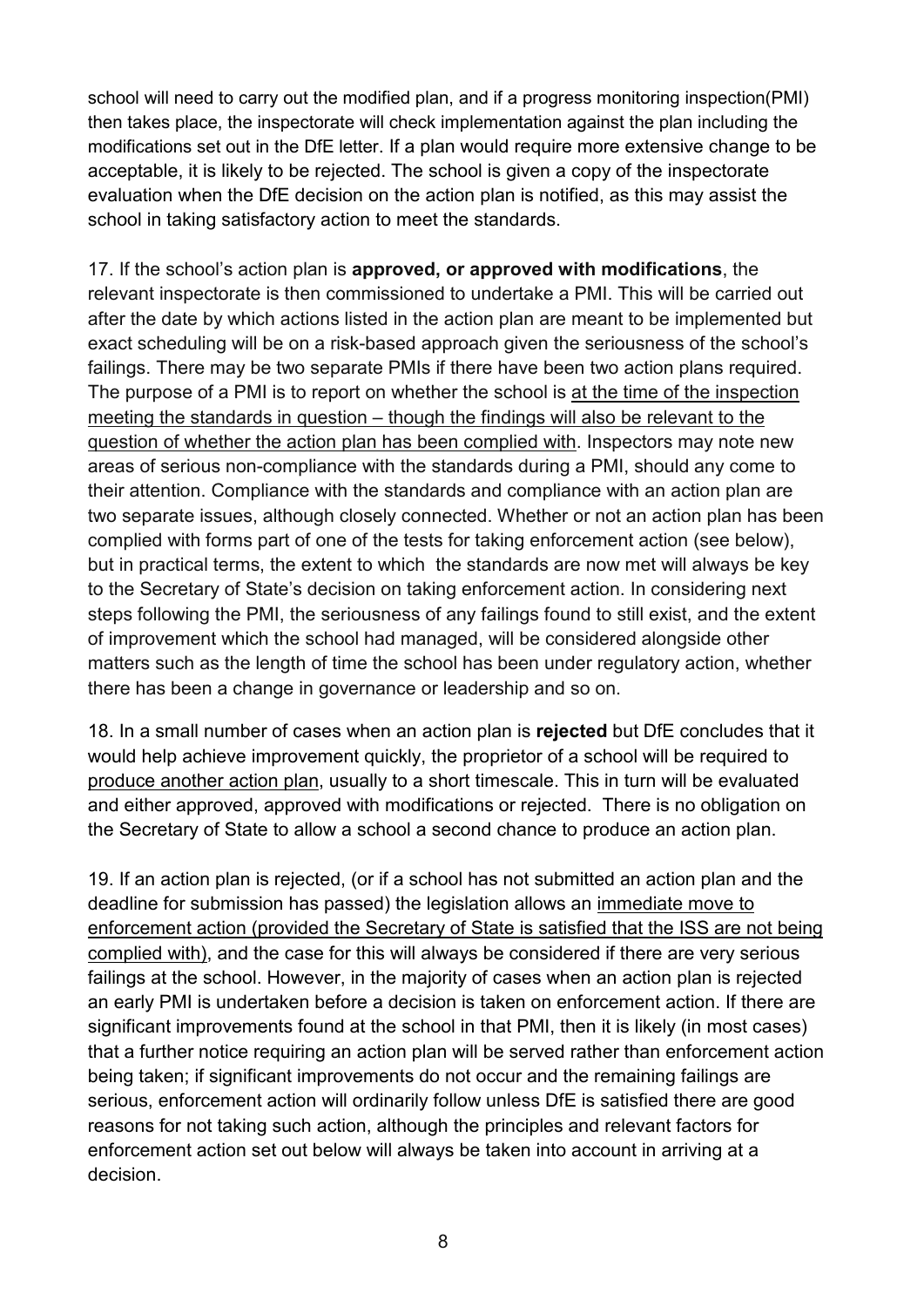20. In most cases where regulatory action is taken and the action plan has been approved, schools do show improvement at the first PMI, although it has in the past been common for the cycle of action plans and progress monitoring inspections to be repeated before the school is fully meeting the standards. There is no legal limit to the number of such cycles a school can go through. However, a school which continues not to meet the standards at first PMI, even if it has submitted an action plan which has been approved, can meet the preconditions for enforcement action. Enforcement action is likely to be taken if a school does not show significant improvement after the first progress monitoring inspection, and schools are unlikely to be afforded the further opportunity to put matters right by additional or subsequent action plans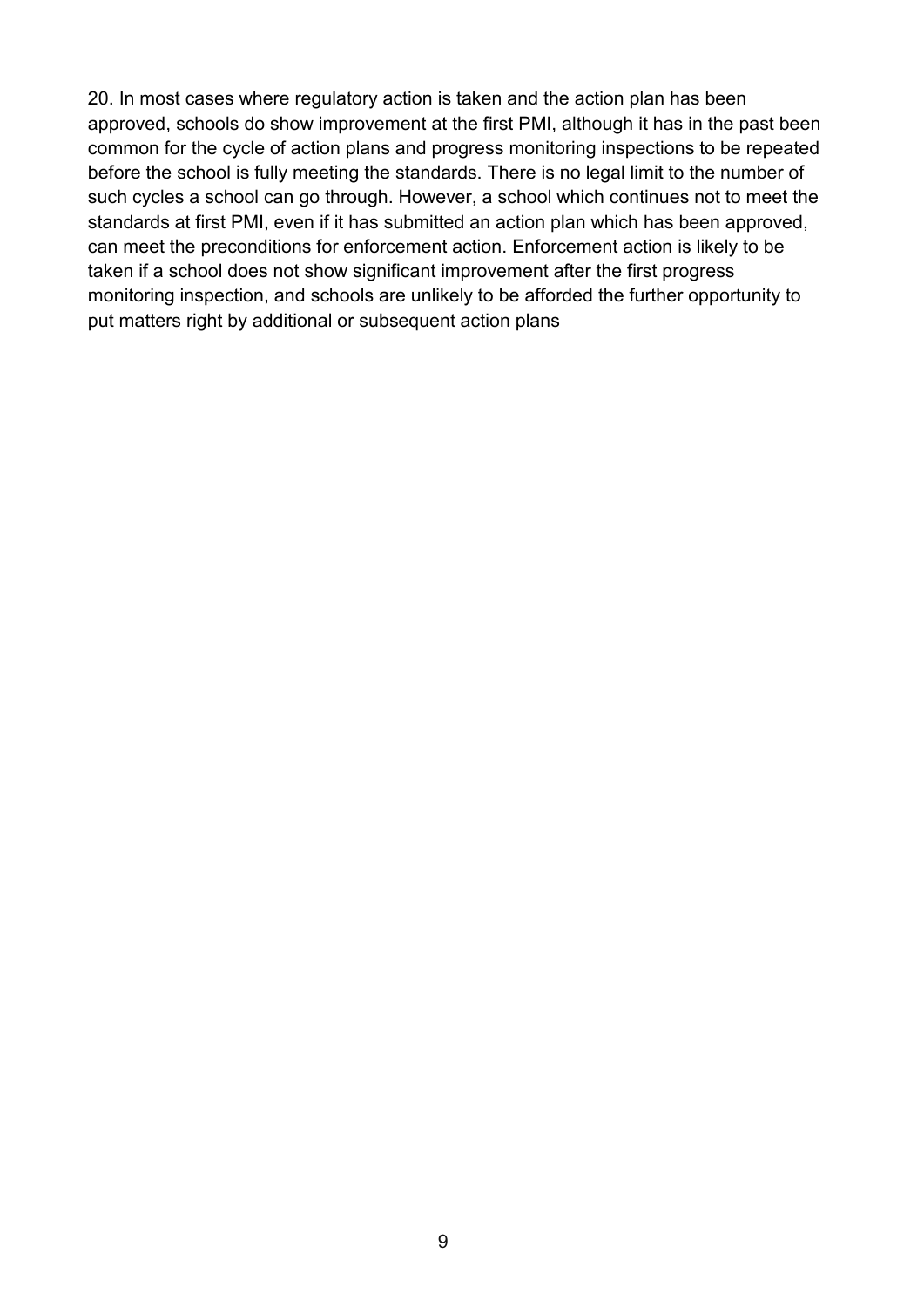# <span id="page-9-0"></span>**Enforcement action**

21. Enforcement action can be taken if a school has unmet standards, and provided one of two conditions is met that relate, amongst other things, to being required to produce an action plan, the rejection of an action plan or the failure to submit or comply with one, or an extended period of non-compliance with the standards (see Annex A for a detailed explanation of the conditions). Such action takes one of two forms: removal of the school from the register (which has the effect of requiring it to cease operating as an independent school); or imposing a 'relevant restriction' on the proprietor of the school. Such a restriction can, for example, require that part of the school's operation ceases (e.g. a sixth form where the quality of teaching in that part of the school is inadequate) or that part of its buildings cease to be used (for example, if it is unsafe). Alternatively, such a restriction can bar the admission of new pupils - either all such pupils or those of a specified description.

22. A relevant restriction can in effect serve either of two purposes. It can bear directly on a failing at a school, and the first two examples above are instances of this. Alternatively, it can be imposed where the judgement is made that whilst de-registration is not appropriate, formal action is appropriate to impress the proprietor with the seriousness of the school's position, and exert a significant pressure to achieve compliance with the ISS. It is also inappropriate for a school which is continuing to fail to meet relevant standards to continue as normal by the admission of further pupils, who will then also be exposed to the school's failings. So it can often be appropriate to stop the school admitting new pupils, whilst the school concentrates on improving the standard of education provided to those it has.

#### **How enforcement decisions are reached**

23. Enforcement action is the strongest step the department can take, being capable of disrupting pupils, affecting parents of pupils, staff and the business of proprietors – even if it is taken in the long-term interest of pupils. It must therefore be considered carefully, and written records relating to the department's decision-taking are kept and will often be available to the proprietor of a school should there be an appeal to the First-Tier Tribunal against the Secretary of State's decision.

24. Set out below are four principles that the department follows in relation to decision on enforcement action, as well as a list of the main factors it considers support taking enforcement action in relation to a school. The list of factors is not exhaustive – either in terms of those that weigh in favour or against enforcement action.

25. Each case has to be considered on the basis of the circumstances arising in that case, and therefore, the approach set out below is only a guide. In particular, these principles and factors need to be read alongside what is said in the section above about the department's approach to the approval or rejection of action plans.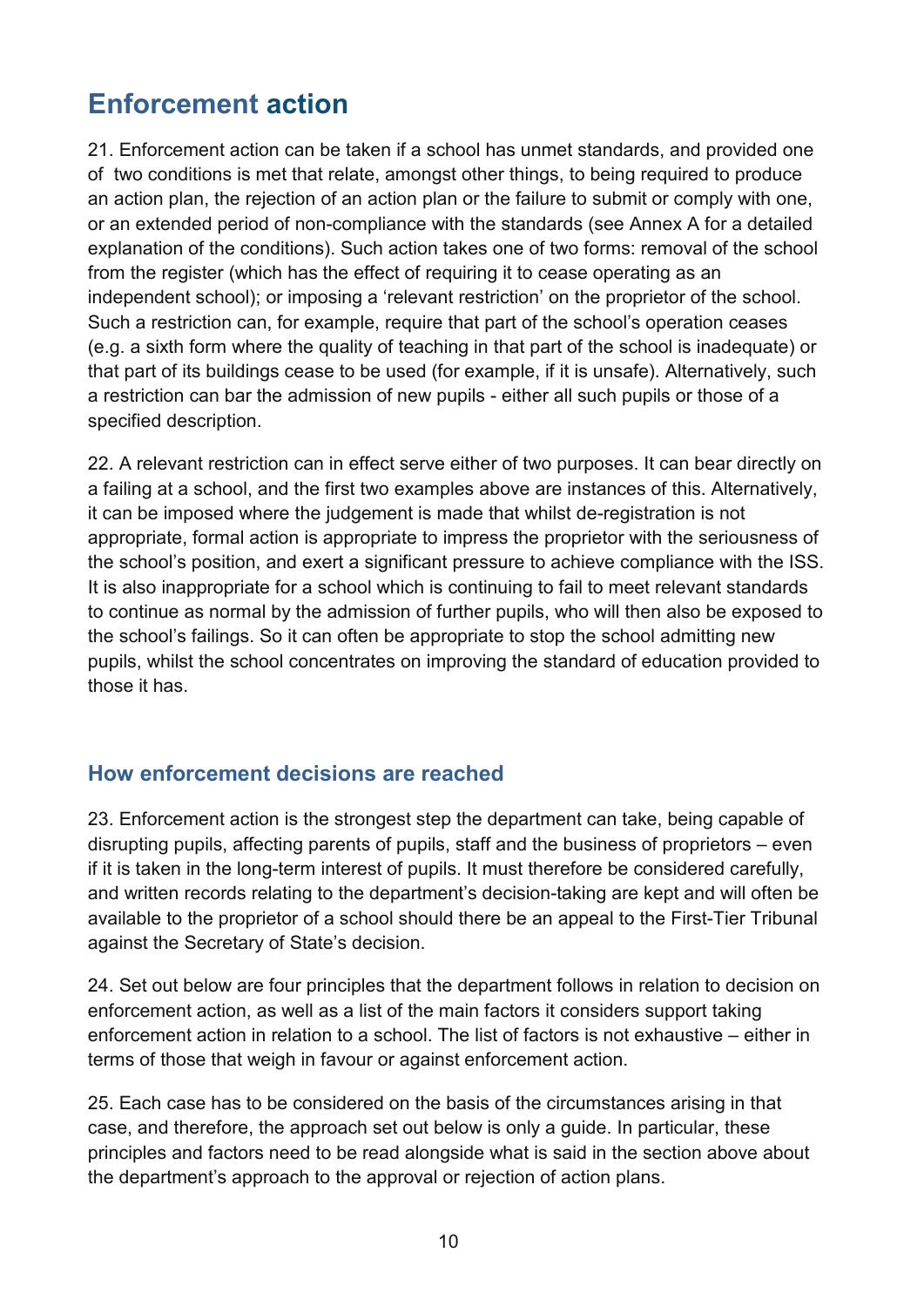#### **Principles and relevant factors**

26. In deciding whether to take enforcement action and which sort is appropriate, the department follows four principles, which are explained below:

a. **Proportionality**. In making the decision to take enforcement action consideration will be given to whether it is the most appropriate and proportionate remedy available to secure the overall policy aim, (please refer to paragraph 7 above). It is less likely that enforcement action would be a proportionate response if a school had only minor failings remaining after the initial progress monitoring inspection, or was demonstrating fast, significant and continuing progress being made towards meeting all of the standards, and outstanding issues did not merit it;

b. **Targetting**. This means that a risk-based approach is taken, and enforcement action will be taken most quickly where the greatest risks arise. Examples of this are schools where pupils are particularly vulnerable (for example, they have significant special educational needs, or are 'looked after' children), or if a school has no governing body to exert a check on senior leaders, or where pupils' educational progress, safeguarding and future well-being appear not to be the primary focus of a school's leadership or parental community. However, these are illustrative only and rapid enforcement action may be taken in any circumstances where the Secretary of State concludes that it is appropriate;

c. **Consistency**. This means that although every school's situation is different, the department aims for an approach to enforcement which so far as possible results in similar actions for similar situations. So for example, faith schools should not be treated differently from others in a similar situation and those situated in various parts of the country should not be treated differently simply on that account;

d. **Transparency**. This means that proprietors should have an understanding of the reasons for enforcement action, and also be clear about the process which has preceded it. Therefore, the breaches of the ISS upon which a decision to take enforcement action is based are referred to in summary in correspondence informing the proprietor of the decision, and are listed in terms of the wording of the standards in an annex - not least so that any appeal can proceed on the basis of a mutual understanding of which failures led to enforcement action. Transparency is also assisted by proprietors receiving draft inspection reports and being able to supply comments on the factual accuracy of any report before they are finalised - this is important since such reports are normally the basis of both regulatory and enforcement action. Therefore, this is something that inspectorates have agreed to facilitate.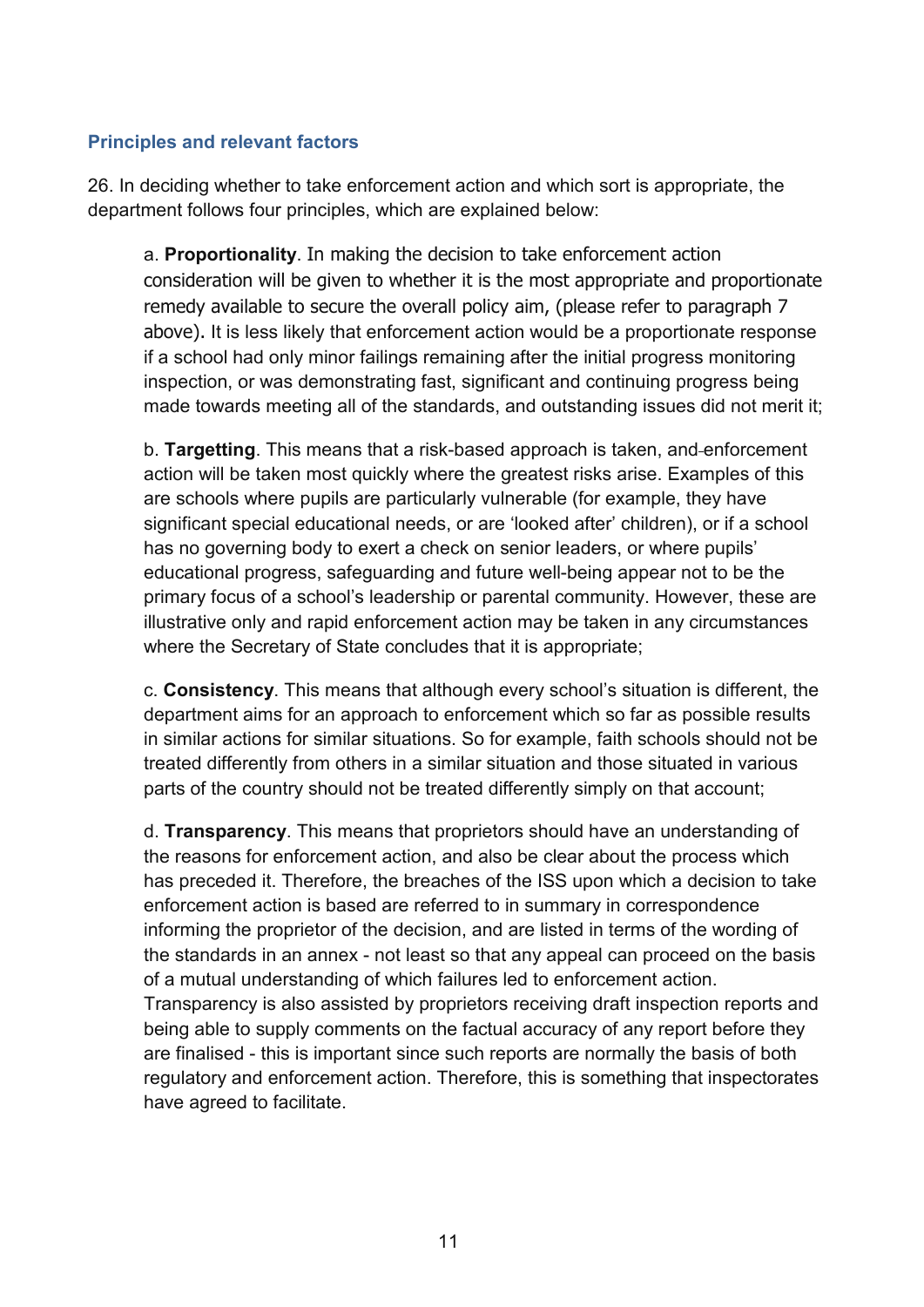27. Taking account of those principles, the factors listed below will be the main factors that point towards taking enforcement action. Potential enforcement cases will involve any number of these main factors – or indeed their absence. The factors will not be considered in isolation from one another, and the importance of each factor will vary from case to case depending on the particular facts.

a. **The seriousness and number of failings against the ISS**. There are over seventy requirements in the ISS specified in regulations, but not all of them are necessarily of the same importance – for example, a serious breach of the general welfare standard involving a failure to deal properly with abuse of pupils is much more significant than a failure to provide certain information to parents. Enforcement action will not normally occur if there are only one or two unmet requirements from the standards<sup>4</sup>, although the judgement on this will take into account the severity of the breaches, including the extent to which the failings put children's safety at risk;

b. **The length of time over which the school has not met the ISS and its progress in addressing the failings**. Enforcement action is more likely to be taken if a school has made little discernible progress, or very slow progress, towards meeting the ISS. It is also more likely to be taken if a school has shown a pattern of improving somewhat, perhaps even to the extent of meeting the standards at some point, but then relapses - because this suggests that more radical change is needed to secure a lasting improvement and commitment to meet the standards in full;

c. **A refusal to accept that the standards must all be met**. A clear refusal by a proprietor to meet one or more requirements of the standards despite regulatory action having been taken will increase the likelihood of enforcement action being taken. This might, for example, arise because a school is unwilling to spend the money necessary to improve unsafe buildings or move to suitable premises. Conversely, if a proprietor has shown a willingness, and the capability and capacity, to work on actions designed to secure improvement, and accepts their importance, this will reduce the likelihood of enforcement action being taken;

d. **The impact which enforcement action would have on pupils, parents staff and the proprietor.** The consequences for those affected if enforcement action is taken are relevant. If de-registration or a bar on new pupil admissions, for example, are contemplated, then information which the department has about the availability and type of alternative school places will be taken into account – but ordinarily, DfE will attach less weight to the potential disruption caused to pupils and their families, the more serious it considers the nature and extent of the

-

<span id="page-11-0"></span><sup>4</sup> And that would exclude failings on the leadership and management standard if that is unmet only due to other standards being unmet.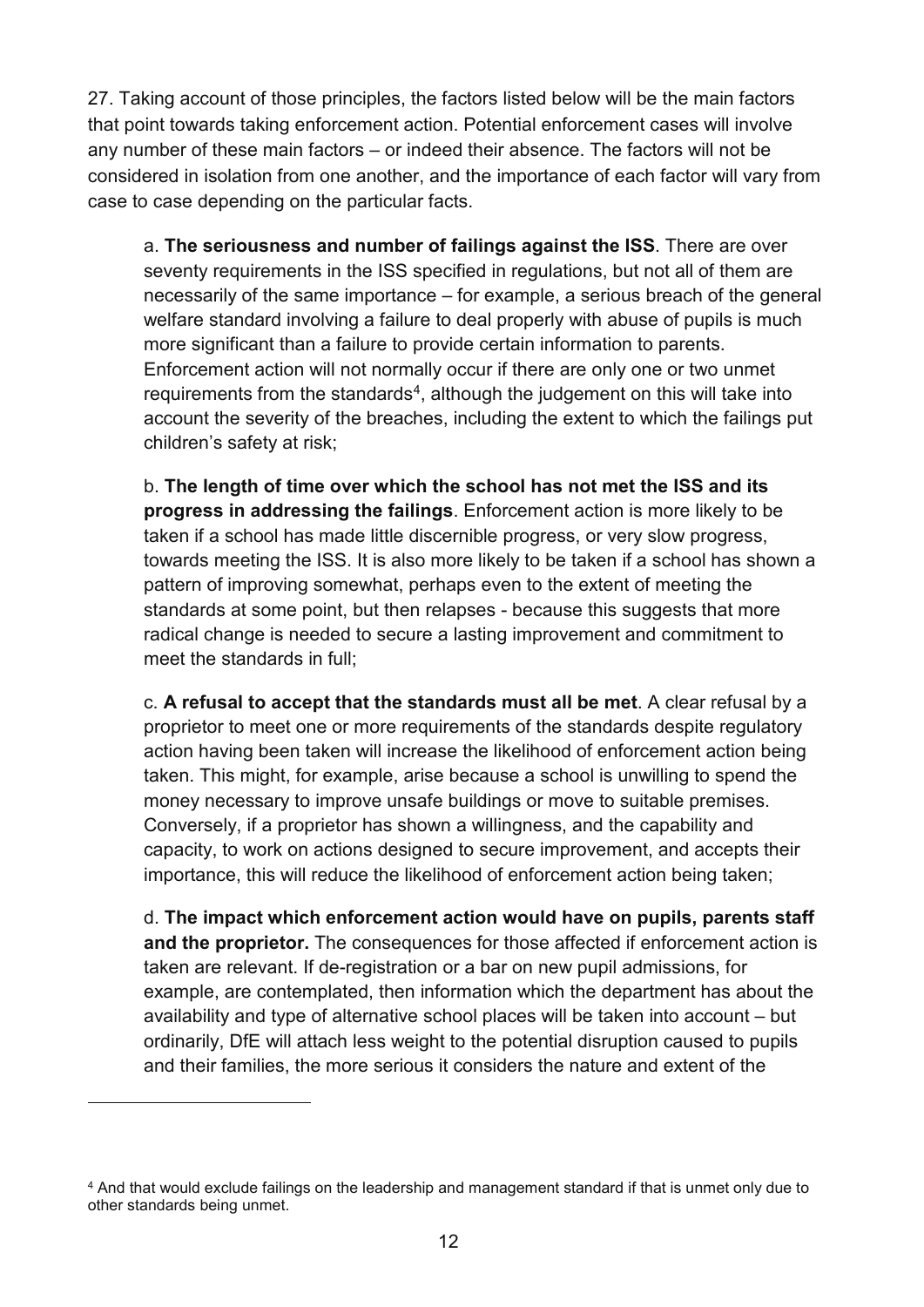breaches of the ISS - because in the longer term, most pupils' interests will be best served by the enforcement action despite any short-term disruption. If a school has a significant proportion of special needs pupils that would be a consideration as to the type of enforcement action that was appropriate. Enforcement action may well also impact on the livelihood of staff at the school and/or the proprietor and this will be brought to the attention of the decision-taker; but it would not outweigh the overall policy aim of securing the best outcome for pupils.

#### **Which form of enforcement action?**

28. In line with the department's principle of proportionality, the starting point for consideration will be the overall policy aim that in order to safeguard the education and well-being of children, schools that do not meet the standards must improve rapidly or face enforcement action, which may result in closure. Removing a school from the register is however very much a last resort, when the department considers that no other form of enforcement would meet the concerns. When a decision is being made about whether to take enforcement action, consideration will need to be given to which type of enforcement action is appropriate given the particular circumstances of the case. The factors listed in the previous paragraph will influence which type of enforcement action is taken. When a school has serious failings and is considered unlikely to put them right promptly, or has failed to meet the standards for a sustained period it is more likely that removal from the register will be seen as the appropriate course of action. The less serious the failings are considered to be, then factors pointing against taking enforcement action will carry a greater weight in deciding whether the imposition of a relevant restriction is the more appropriate of action.

29. If the proprietor of a school is already subject to a relevant restriction, the position at the school will still be kept under review. A PMI may be commissioned and if it is evident from a PMI that there has been little or no discernible improvement then it is highly likely that further enforcement action, usually through de-registration, would result.

30. In emergencies it is open to the Secretary of State, if he considers that one or more pupils or students at an institution is suffering or is likely to suffer significant harm, to apply to a magistrate for an order imposing a relevant restriction or removing the school from the register under s.120 Education and Skills Act 2008. Unlike other decisions, a decision by a magistrate to grant an order this takes effect when the order is served, and is not automatically suspended pending appeal. Annex A has more details.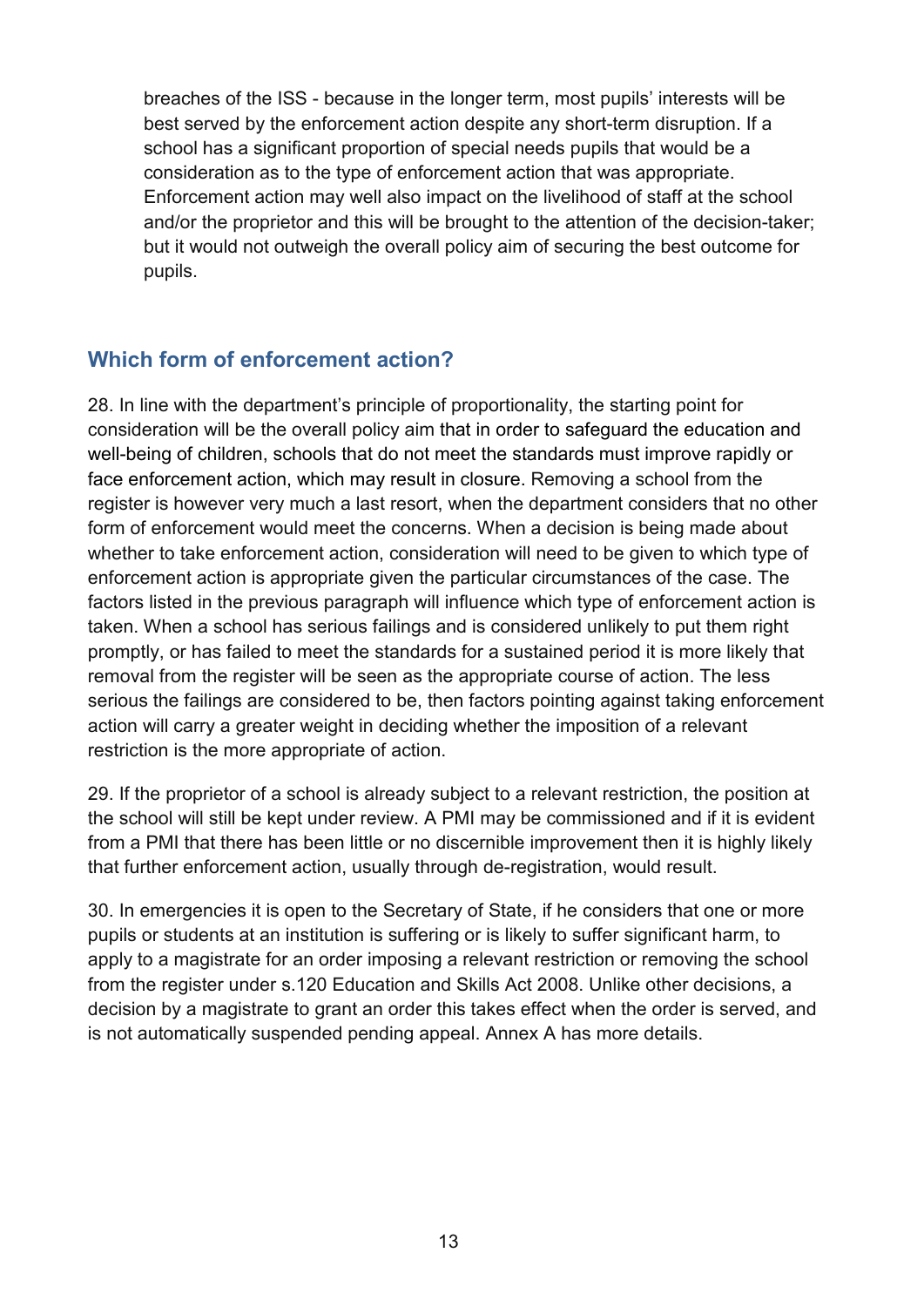#### **Enforcement action – process**

31. Decisions are taken by departmental officials consulting ministers as appropriate, or by ministers. Whomever is the specific decision-maker, and irrespective of the type of decision being taken, the public sector equality duty will be complied with (see s.149 of the Equality Act 2010). Decision-making will also, more generally, need to be compatible with Convention rights (see sections 1 and 6 of the Human Rights Act 1998).

32. When an enforcement decision is taken it will normally be communicated to the proprietor by a letter (together with an accompanying notice of the decision) from the department sent by special delivery. In addition, an email giving notice of the decision will be sent if an email address is available for the proprietor. The letter sent by post will describe what decision has been taken and refer (or cross-refer) to the standards which the Secretary of State is satisfied are not met in relation to the school. The letter will also mention the proprietor's right to appeal against the decision to the First-Tier Tribunal ['the Tribunal'] with contact details for the Tribunal.

33. An appeal by a proprietor against an enforcement decision must be made to the Tribunal, within 28 days of the date on which the notice of the decision is served on the proprietor. If the decision is to de-register a school (and no appeal is made within the 28 day period), the school will normally be removed from the register by the department immediately after the expiry of the 28-day period within which to appeal. Similarly, when the decision is to impose a relevant restriction, the restriction will apply immediately after the appeal period has expired, unless a later date for compliance with the restriction was decided upon and notified (for example the end of a school term). However, if an appeal is made to the Tribunal within the 28 day period, then the enforcement decision will be of no effect until the appeal has been determined by the Tribunal, withdrawn or otherwise disposed of. An institution must not continue to operate as an independent school once it has been removed from the register because conducting an unregistered independent school is a criminal offence. Breach of a relevant restriction is also a criminal offence.

34. This statement does not set out full details of the way in which appeals are dealt with by the Tribunal. Neither does it address the considerations which inform the department's response to appeals. Any queries on these matters may be made to the email address at the end of this statement. However, the general process for appeals is as follows:

a. the proprietor or representing solicitor makes an application to appeal (which is to include the grounds of appeal) within the 28 day limit using procedures and forms explained on the Tribunal's website at:

<https://www.gov.uk/government/organisations/hm-courts-and-tribunals-service>

b. the Secretary of State provides a response, through the department's legal advisors - normally the Government Legal Department;

c. a case management hearing is held, usually by telephone, after which the Tribunal judge will make directions relating to such matters as the date of any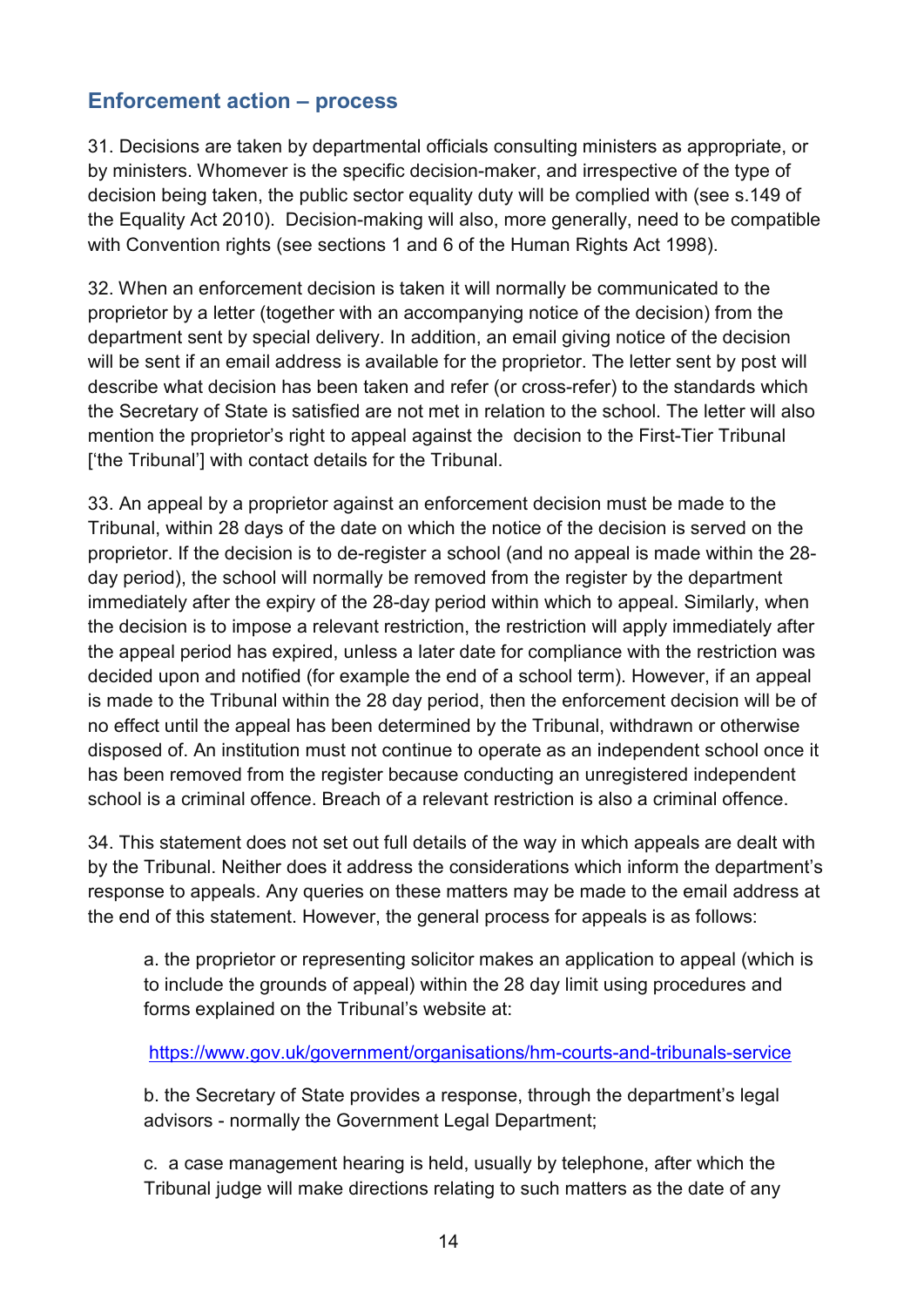hearing and the timetable for the exchange and agreement of documents, the date by which witness statements need to be served on the other party, or by when the parties need to agree a document setting out the main points in issue between them. A further inspection will normally be commissioned to inform the evidence to be given by the DfE at an appeal hearing;

d. if the case reaches an oral hearing then both parties (the proprietor on the one hand and DfE on the other) present evidence to the Tribunal and there is the opportunity for cross-examination of witnesses. The inspectorate concerned will also normally present evidence. The Tribunal will take into account the situation at the school at the time of the hearing, and will reach its own view on the basis of the evidence made available to it: it does not simply rule on whether the original enforcement decision was lawful.

e. in the case of an appeal against a decision to de-register a school, the Tribunal can decide that the decision should be confirmed, be of no effect or instead be replaced by a relevant restriction. The date of de-registration may be something that the Tribunal to determines, although the department may suggest an appropriate date having regard to term dates and other relevant factors to minimise disruption to pupils and their families. In the case of an appeal against the imposition of a relevant restriction, the Tribunal can decide to confirm the restriction, or that it is to cease to have effect, or it can substitute a different relevant restriction.

#### **'Minded to' letters**

35. On rare occasions, instead of proceeding directly with a decision on whether to take enforcement action, the department may write to a school proprietor indicating that the Secretary of State is 'minded' to take enforcement action. This could be in circumstances where it was considered that more information was needed from the proprietor before a decision is to be taken. A decision to adopt this approach would be taken as part of the examination of options available, if it appears to be potentially appropriate in a particular case. The department would consider any response made to such a letter, and if the response was not satisfactory or not forthcoming, enforcement action would proceed if the circumstances justified it.

#### **Unapproved material change**

36. Various types of change which are made in relation to a school (for example, an increase in registered capacity or change of age-range, or a change of proprietor) are termed 'material changes' and under s.162 of the Education Act 2002 require approval by the Secretary of State. If a material change is made without prior approval, this is grounds for removal of the school from the register under section 162(1) of the 2002 Act.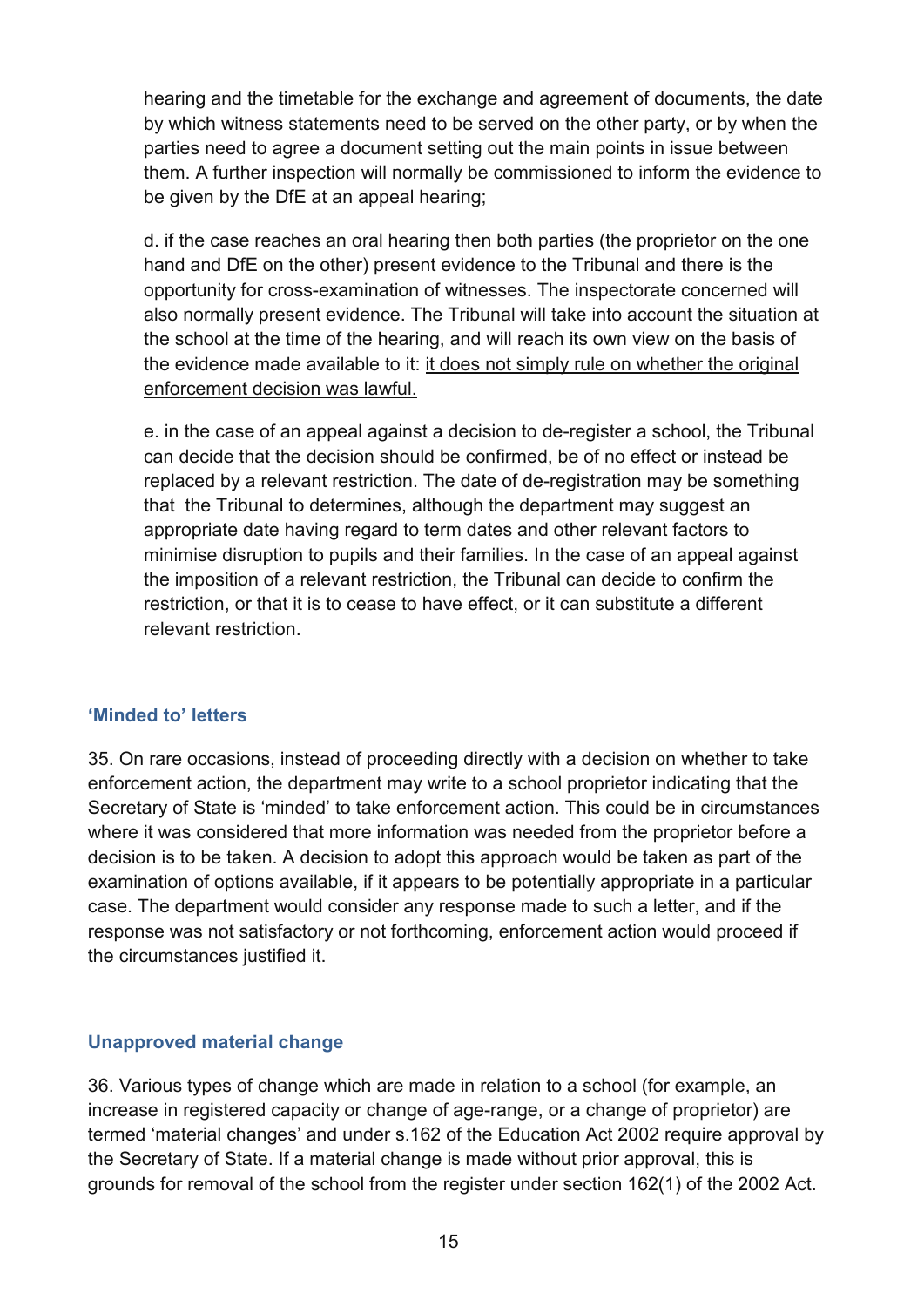37. It sometimes happens that a school proposes to make, or has made, such a change and seeks approval for the change, and may be meeting standards relevant to that change (for example in relation to premises accommodating a higher number of pupils) but it is also under regulatory action for other, unmet, standards. The department had previously taken the view that in such circumstances, the material change could not be approved. It took the view that approval could only be given where a school is meeting all the independent school standards. However, following a reconsideration of the terms of the relevant legislation (see sections 162(6) and 162(7) of the Act), the department now takes the view that material changes may be approved, even if a school is not meeting all the independent school standards. Approval should be given where the department is satisfied that such of the standards that are relevant to the material change in question will be likely to be met. So, for example, a material change for increased capacity could be approved if the only standards not likely to be met relate to the provision of information by the school. On the other hand such a material change would not be approved if there are unmet premises standards because the buildings are not suitable for the increased capacity.

38. Where an unapproved material change has been made this will be an aggravating factor, if enforcement action is being considered anyway because of unmet standards. If an unapproved material change has been made which it is considered has contributed to a failure to meet the ISS (for example, a building is over-crowded because a school is operating over its registered capacity and this has impacted on a school's ability to meet standards relating to its premises or accommodation) then this consideration is likely to increase the chances of enforcement action being taken for not meeting the standards.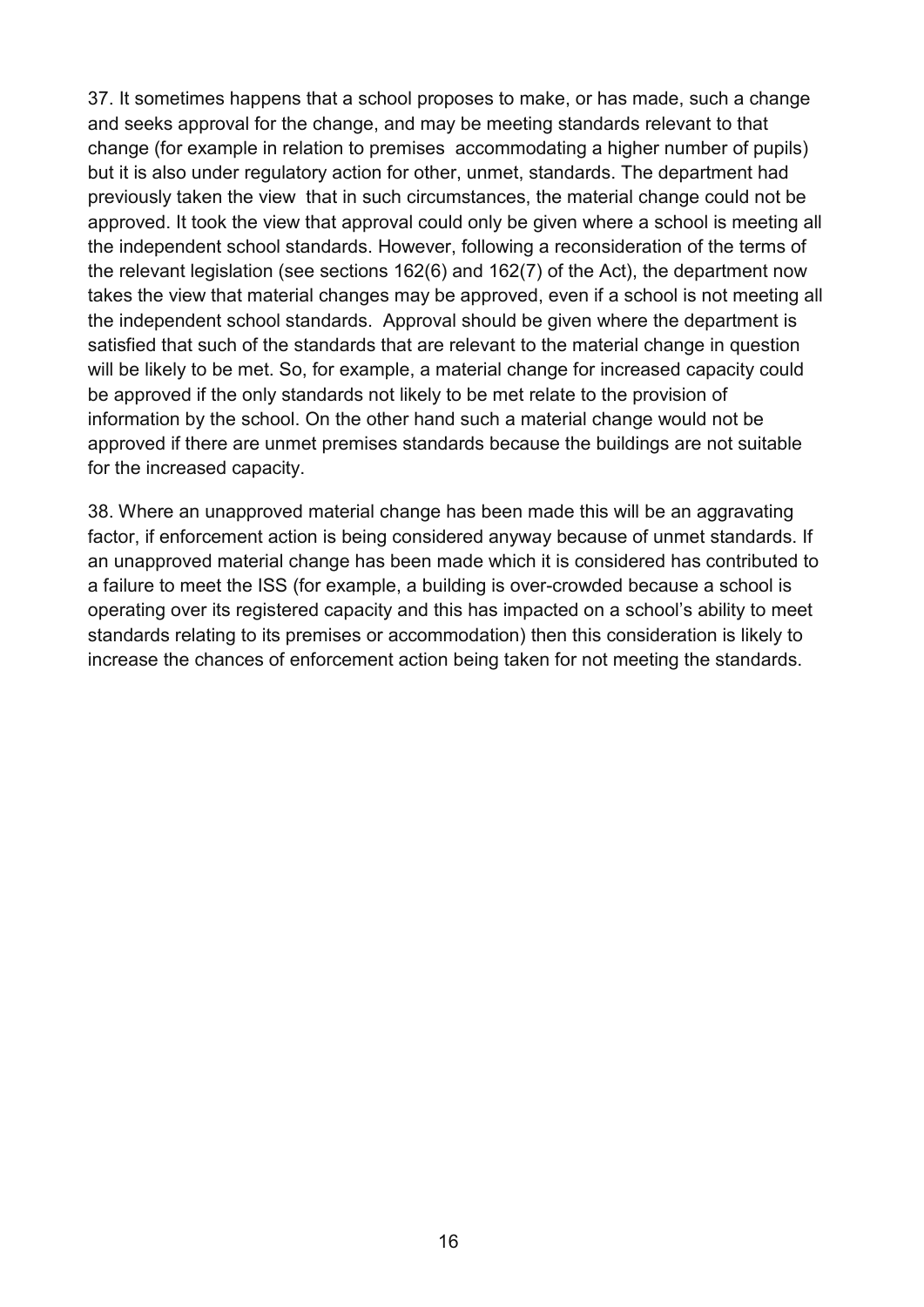### **The legal framework for regulatory and enforcement action**

1. All proprietors of registered independent schools must meet the independent school standards ("the ISS") made in regulations under section 94 of the Education and Skills Act 2008 ('the Act'). The standards cover eight aspects of school operation: the quality of education; pupils' spiritual, moral, social and cultural development; the welfare, health and safety of pupils; the suitability of staff and proprietors; premises and accommodation; the provision of information (mainly to parents); the school's complaints procedures; and the quality of the school's leadership and management. They do not directly address admission policies, exclusions, fee levels or employment of staff, or require that proprietors enter into contracts on particular terms (eg, about periods of notice for parents' withdrawing a pupil). The current ISS may be found at:

<http://www.legislation.gov.uk/uksi/2014/3283/contents/made>

2. In addition, by virtue of section 94 of the Act, where there are pupils of relevant ages, the Early Years Foundation Stage (EYFS)<sup>[5](#page-16-0)</sup> must be met although under certain circumstances schools are not required to meet the learning and development requirements of EYFS if they are exempted in accordance with the provisions explained at:

[https://assets.publishing.service.gov.uk/government/uploads/system/uploads/attachment](https://assets.publishing.service.gov.uk/government/uploads/system/uploads/attachment_data/file/621771/Guidance_on_exemptions_for_Early_Years_providers.pdf) [\\_data/file/621771/Guidance\\_on\\_exemptions\\_for\\_Early\\_Years\\_providers.pdf](https://assets.publishing.service.gov.uk/government/uploads/system/uploads/attachment_data/file/621771/Guidance_on_exemptions_for_Early_Years_providers.pdf)

3. Proprietors should ensure a school continues to meet all the ISS once a school is registered, at all times. If they do not, sections 114 to 118 of the Act provide the basis for regulatory action, including enforcement action. The standards are applied differently to state-funded academy schools, which though technically independent schools, are largely regulated by their funding agreements and operate in the state system.

4. Section 114 of the Act provides that when the Secretary of State is satisfied that any of the ISS are not being met in relation to a school, he may issue a notice under s.114(5) to the proprietor of the school requiring the production of an action plan. This is a plan

-

<span id="page-16-0"></span><sup>5</sup> <https://www.gov.uk/early-years-foundation-stage>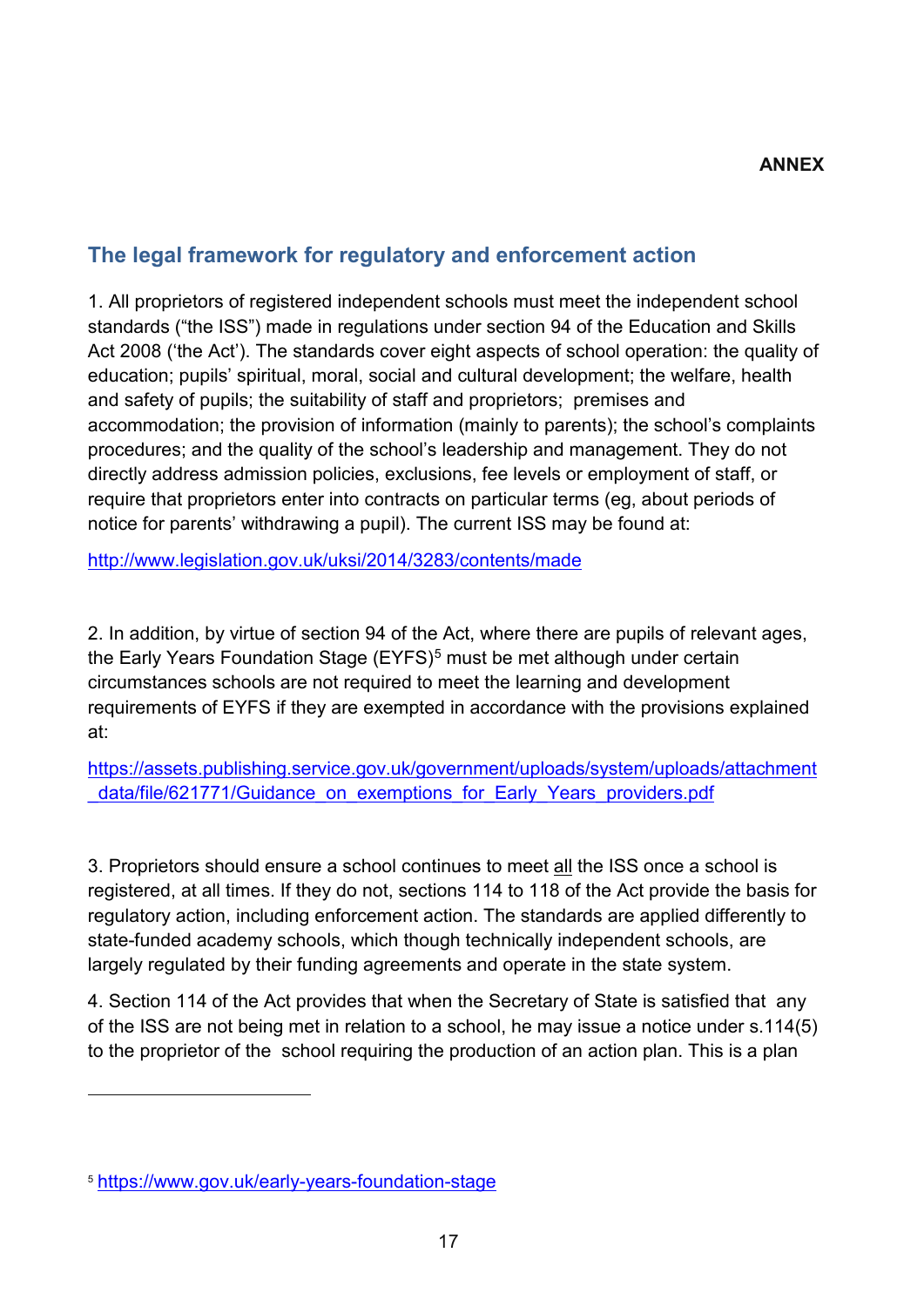showing what steps will be taken to meet the standards in question and the timescales for taking these steps. This power is discretionary, and in some cases when a breach of the standards is minor the issue may be resolved informally between the department and the proprietor of a school. In a very few cases the department may take the view that although a school is in breach of the standards, action to ensure compliance is not appropriate and the discretion will be exercised to note the breach but not take any action to require a remedy; but this is very unusual.

5. The time within which an action plan must be submitted by a proprietor, and the timescales the plan should cover for the taking of remedial action, are not specified in the Act. However, normally DfE requires a plan to be submitted within no more than one month and the expectation is that most remedial action can be completed within a maximum of three months from the date notice requiring an action plan is served. In especially urgent cases, a proprietor may be required to produce two action plans - one to be submitted in less than a month addressing urgently certain failures and the other to be submitted later addressing remaining failures.

6. Section 114 makes provision for an action plan submitted by a proprietor to be approved, or approved with modifications, or rejected, by the Secretary of State. If an action plan has been rejected, or is not submitted and the time to submit has passed, one of the conditions for taking enforcement action may be fulfilled (see below). Submitting an action plan late risks enforcement action being taken.

7. If an action plan is rejected, s.114 (7) gives the Secretary of State the power to require the proprietor to produce another action plan. If this occurs the status of the second action plan is the same as the first, in terms of the approval and rejection options available to the Secretary of State.

8. Sections 115 and 116 set out the bases for enforcement action – either the imposition of a relevant restriction on the proprietor or the deregistration of a school. Section 115 of the Act provides that when the Secretary of State is satisfied that one or more of the ISS is not being met, enforcement action may be taken if one of a number of specified conditions is met.

9. These conditions are as follows:

a. an action plan has been required under s.114(5) of the 2008 Act within the past three years, but has not been submitted and the time specified by the Secretary of State for submission has passed; or

b. an action plan was so required within the past three years and was submitted but was rejected by the Secretary of State; or

c. an action plan was so required with the past three years and was submitted, but was not complied with (and this means, for example, that any of steps set out in the plan were not taken or the timetable in the action plan was not followed - not that the standards in question have not been met); or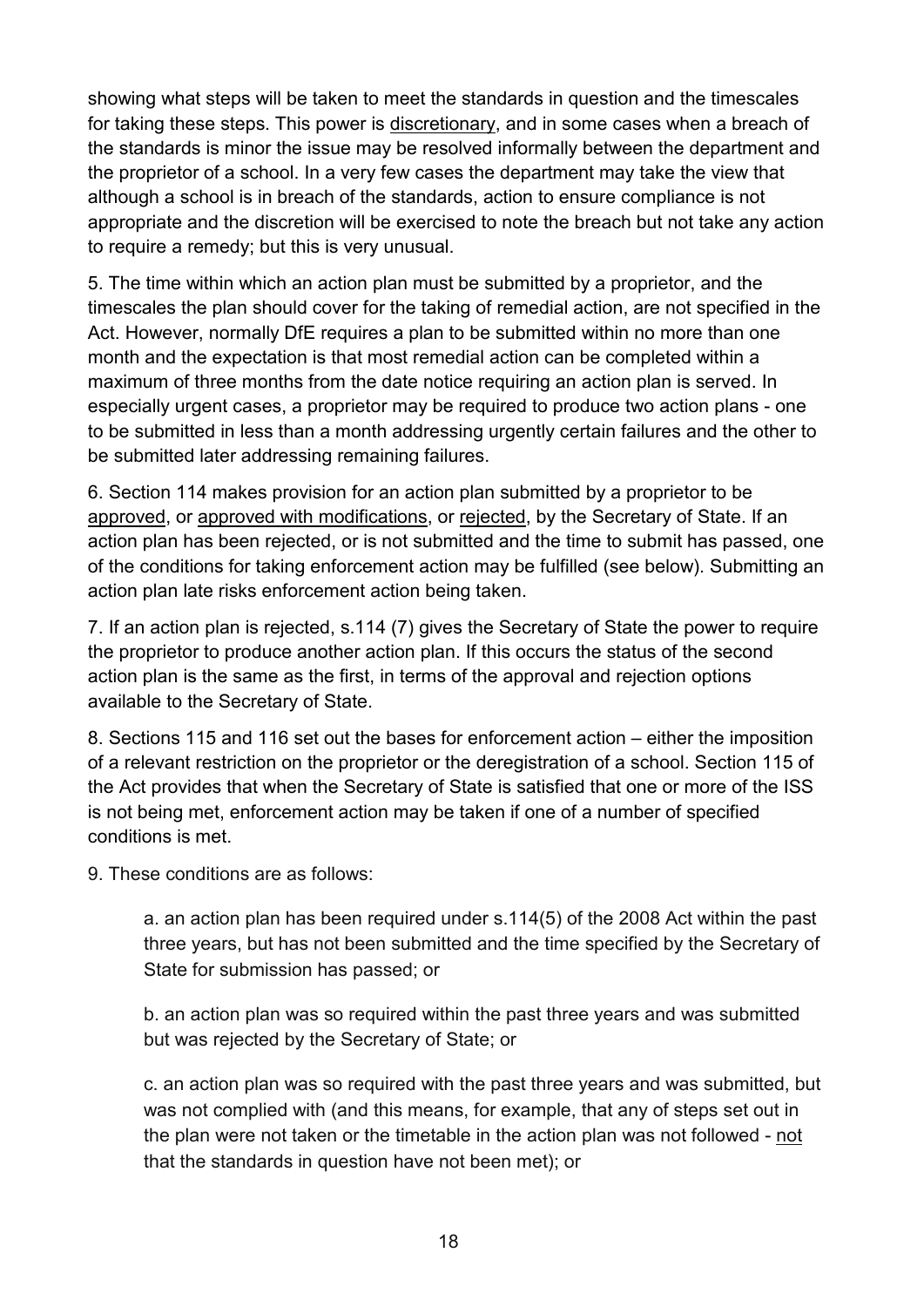d. an action plan was required at least two years beforehand, at least one inspection by an inspectorate has taken place since the action plan was required, but at no time since the action plan was required has the Secretary of State been satisfied that all the ISS have been met in relation to the school.

10. Enforcement action is discretionary; there is no duty on the Secretary of State to take it simply because the conditions in the Act permitting enforcement action are met.

11. Section 116 provides for two types of enforcement action: removal of the school from the register, or imposition of a 'relevant restriction'. If the decision is taken to remove a school from the register, this is in effect a decision that the school is to cease operating as such, since conducting an unregistered independent school is an offence - under s.96(2) of the Act.

12. A 'relevant restriction' (see s.117 of the Act for details) is one or more of the following types of requirement imposed on a proprietor:

a. a requirement to cease using part of the school's premises for all purposes or a specified purpose. This might be used when a school building is dangerous or has defects which render it unsuitable (e.g. a sports hall), but the proprietor has refused to take it out of use;

b. a requirement to close any part of a school's operation. This might, for example, consist in requiring that the sixth form of a school is closed because the education of pupils of the relevant age group is grossly inadequate and they would be better off in other schools, or to close boarding facilities because of failures in the way that provision is made;

c. a requirement to cease to admit new pupils, or new pupils of a specified description. A general restriction preventing any new admissions is the most common form of relevant restriction that the Secretary of State has imposed to date; a restriction with more limited application might for example bar new admissions to a school at primary level but not secondary-age pupils, if the provision for primary pupils is the principal problem at an all-through school.

13. It is an offence for a proprietor to fail to comply with a relevant restriction relating to a school of which he, she or it is the proprietor – see section 118(2) of the Act.

14. Finally, section 120 of the Act allows the Secretary of State to make an application to a justice of the peace ("JP")) for an order, which (once served on the proprietor) would have the effect of requiring the immediate removal of a school from the register, or compliance by the proprietor with a relevant restriction. Failure to cease operating an independent school (which has been de-registered) or to comply with a relevant restriction is an offence and, unlike in the case of enforcement action under section 116 of the Act, an order is not held in abeyance during the period for a proprietor to make an appeal or where one is made, pending its determination. An appeal, however, may be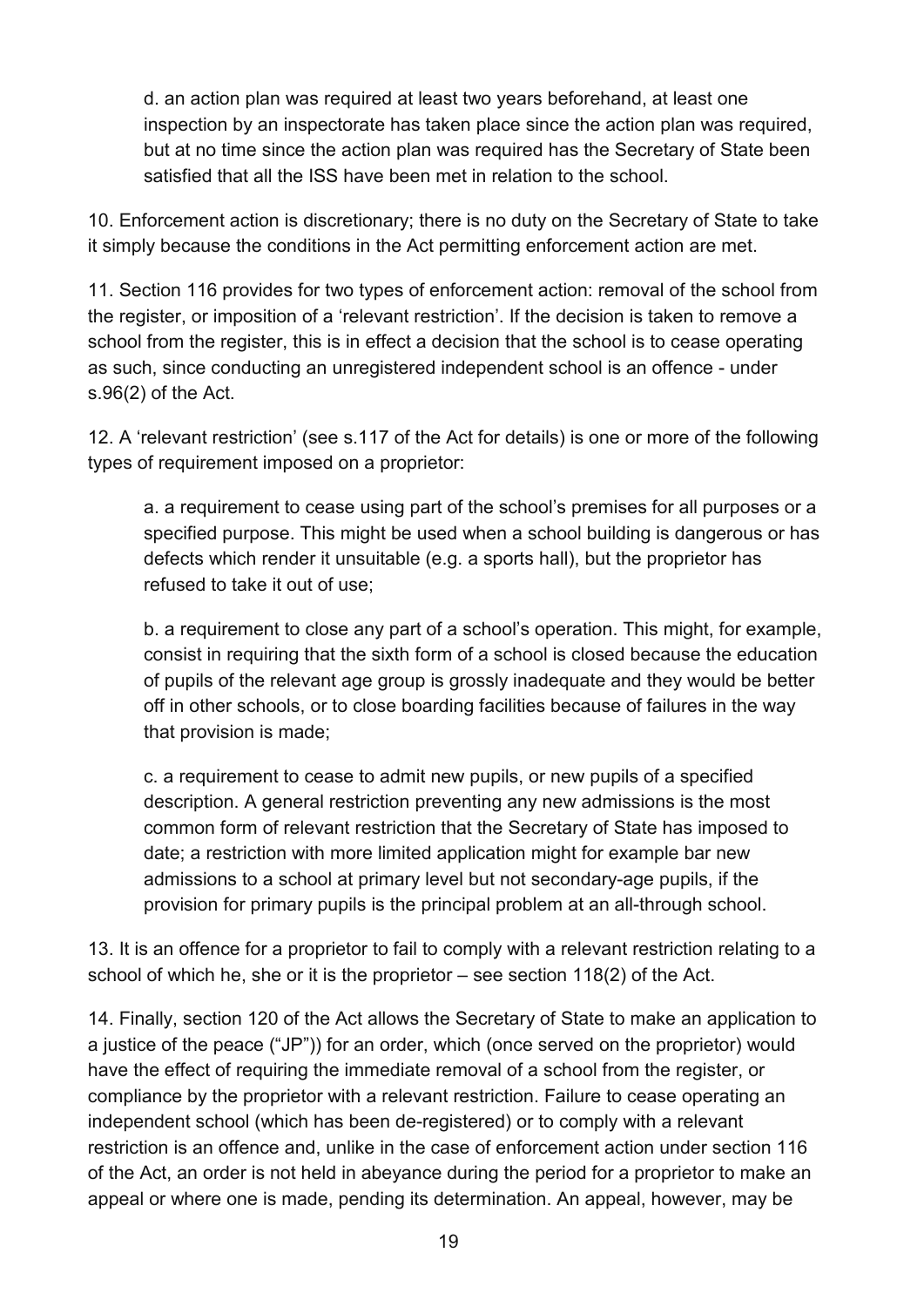made to the First-Tier Tribunal by the proprietor and an appeal would normally be dealt with on an expedited basis under a Memorandum of Understanding between DfE and HM Courts and Tribunals Service.

15. To grant an order under section 120, a JP must be satisfied that a pupil at the school is suffering or is likely to suffer significant harm. Therefore, unlike in the case of the other powers referred to above, there is no need for there to be a breach of the ISS for action to be taken or indeed for an action plan to have been required. Therefore, an application under section 120 can be an alternative or in addition to enforcement action under section 116 of the Act.

16. 'Significant harm' is defined in accordance with the Children Act 1989 (see section 120(7) of the Education and Skills Act 2008 and section 31(9) and (10) of the Children Act 1989). In addition, because a JP must be satisfied that a pupil is suffering or is likely to suffer significant harm, the harm cannot be purely historic.

17. The Children Act 1989 also contains the following definitions:

- o "harm" means ill-treatment or the impairment of health or development **[**including, for example, impairment suffered from seeing or hearing the ill-treatment of another**]**;
- o "development" means physical, intellectual, emotional, social or behavioural development;
- o "health" means physical or mental health; and
- o "ill-treatment" includes sexual abuse and forms of ill-treatment which are not physical.

In addition, it specifies that " where the question of whether harm suffered by a child is significant turns on the child's health or development, his health or development shall be compared with that which could reasonably be expected of a similar child."

18. In considering whether to seek an s.120 order, a range of information may be considered (including inspection reports and information made available by the local authority concerned). If an order is applied for, the proprietor of the school will be informed of the application (unless it is undesirable, or impossible to do so) and in that case will have the opportunity to appear before the magistrates' court to present arguments against the granting of an order. But in some cases no notice may be given – although it would be open to the magistrate to adjourn the hearing in such circumstances to allow the proprietor to be present.

19. If an order is granted by a JP, it will be served by the department as soon as is reasonably practicable, and must be complied with immediately after it is served on the proprietor. For example, notice of an order to remove a school from the register may be served on the same day as the order is made, with the school removed from the register immediately thereafter. In such circumstances, it would be necessary to cease operating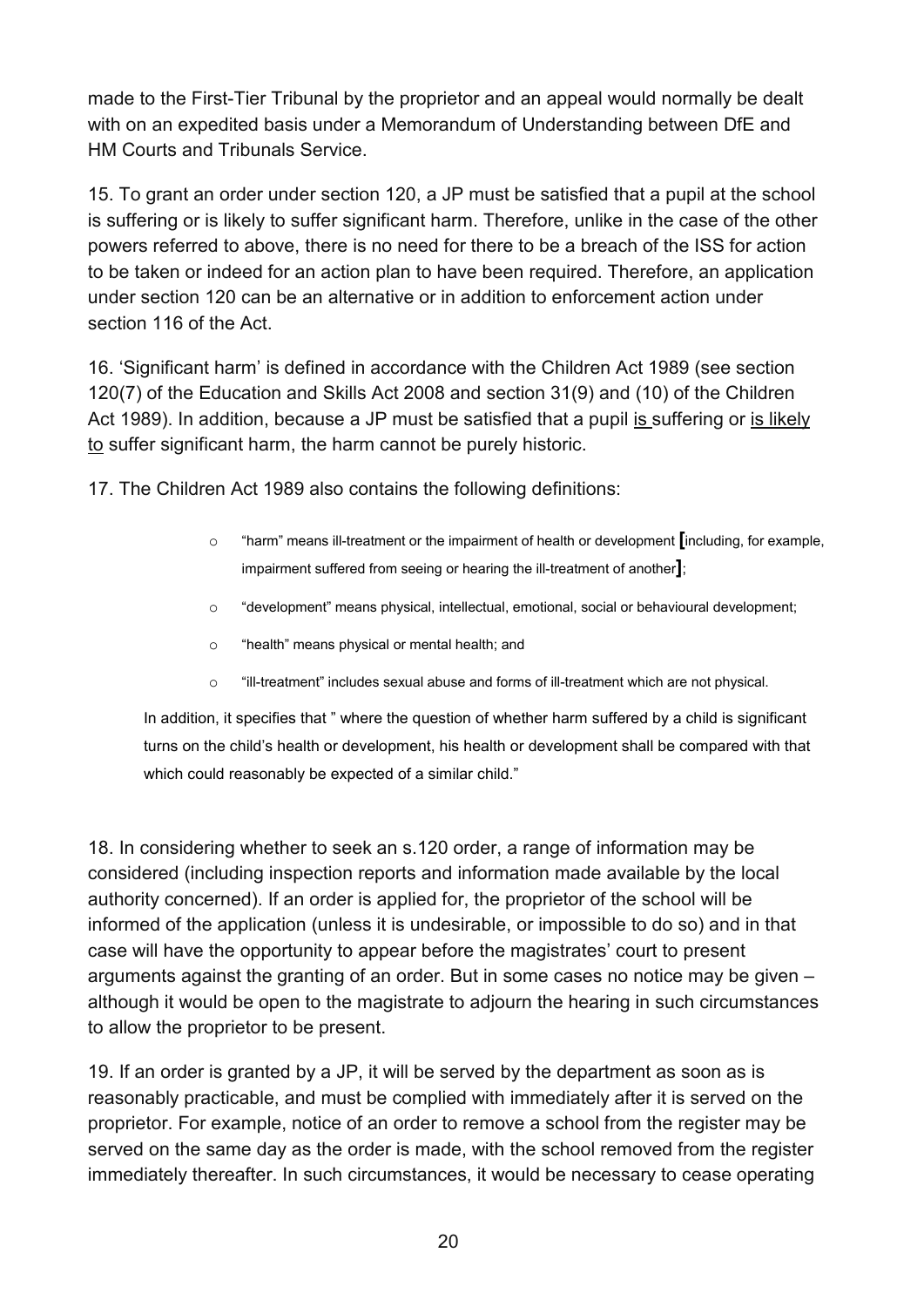the institution in question as an independent school that day - otherwise the offence under section 96(2) of the Act would be committed.